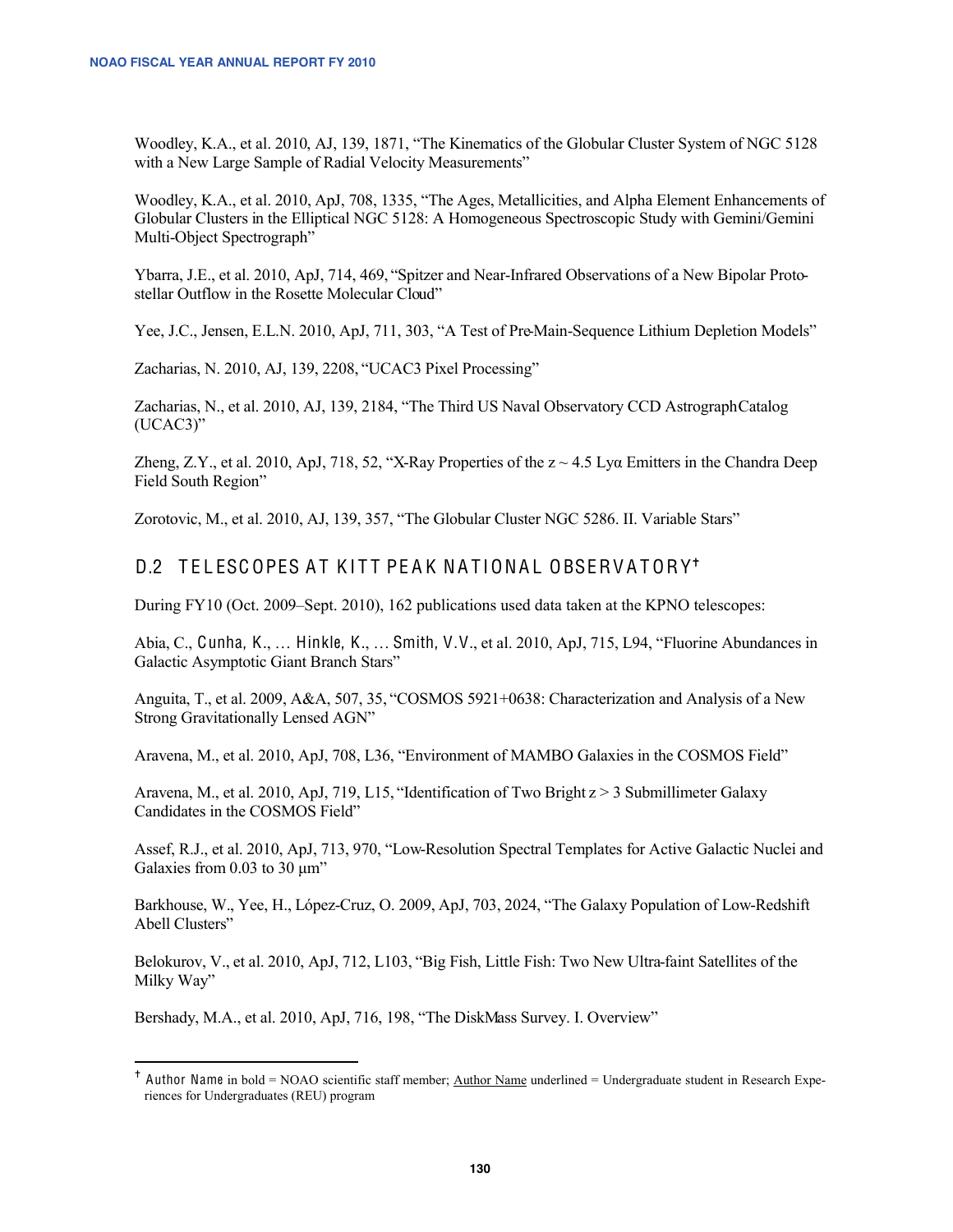Bershady, M.A., et al. 2010, ApJ, 716, 234, "The DiskMass Survey. II. Error Budget"

Boquien, M., et al. 2009, ApJ, 706, 553, "Star-Forming or Starbursting? The Ultraviolet Conundrum"

Brammer, G., et al. 2009, ApJ, 706, L173, "The Dead Sequence: A Clear Bimodality in Galaxy Colors from  $z = 0$  to  $z = 2.5$ "

Brown, M. 2009, 5<sup>th</sup> International Workshop on the Dark Side of the Universe, eds. C. Balazs and F. Weing (AIP), 57, "Slow Galaxy Growth within Rapidly Growing Dark Matter Halos"

Bubar, E.J., King, J.R. 2010, AJ, 140, 293, "Spectroscopic Abundances and Membership in the Wolf 630 Moving Group"

Bussmann, R., Dey, A. 2009, ASP Conf. 408, eds. W. Wang, et al. (ASP), 461, "HST Morphologies of  $z \sim 2$  Dust Obscured Galaxies"

Bussmann, R., Dey, A., ... Jannuzi, B., et al. 2009, ApJ, 705, 184, "Infrared Luminosities and Dust Properties of  $z \approx 2$  Dust-Obscured Galaxies"

Calchi Novati, S., et al. 2010, ApJ, 717, 987, "M31 Pixel Lensing Event OAB N2: A Study of the Lens Proper Motion"

Cannon, J.M., et al. 2010, AJ, 139, 2170, "The Stellar and Gaseous Contents of the Orion Dwarf Galaxy"

Casetti-Dinescu, D.I., Girard, T.M., Platais, I., van Altena, W.F. 2010, AJ, 139, 1889, "Detection of a Stellar Stream behind Open Cluster NGC 188: Another Part of the Monoceros Stream"

Chou, M.-Y., ... Cunha, K., Smith, V.V., et al. 2010, ApJ, 720, L5, "The Chemical Evolution of the Monoceros Ring/Galactic Anticenter Stellar Structure"

Chou, M.-Y., Cunha, K., ... Smith, V.V., et al. 2010, ApJ, 708, 1290, "A Two Micron All Sky Survey View of the Sagittarius Dwarf Galaxy. VI. *S*-Process and Titanium Abundance Variations along the Sagittarius Stream"

Clem, J.L., Landolt, A.U. 2010, PASP, 122, 27, "The Eclipsing Binary PG 1323-086A (GSC 05544- $00493$ "

Cortes, C., et al. 2009, ApJ, 704, 750, "An Overview of the Rotational Behavior of Metal-Poor Stars"

Currie, T., et al. 2010, ApJS, 186, 191, "The Stellar Population of h and y Persei: Cluster Properties, Membership, and the Intrinsic Colors and Temperatures of Stars'

D'Andrea, C., et al. 2010, ApJ, 708, 661, "Type II-P Supernovae from the SDSS-II Supernova Survey and the Standardized Candle Method"

Davidson, J., et al. 2009, AJ, 138, 1354, "A Photometric Analysis of Seventeen Binary Stars Using Speckle Imaging"

Dey, A., et al. 2009, ASP Conf. 408, eds. W. Wang, et al. (ASP), 411, "The Pedigrees of DOGs (Dust-Obscured Galaxies)"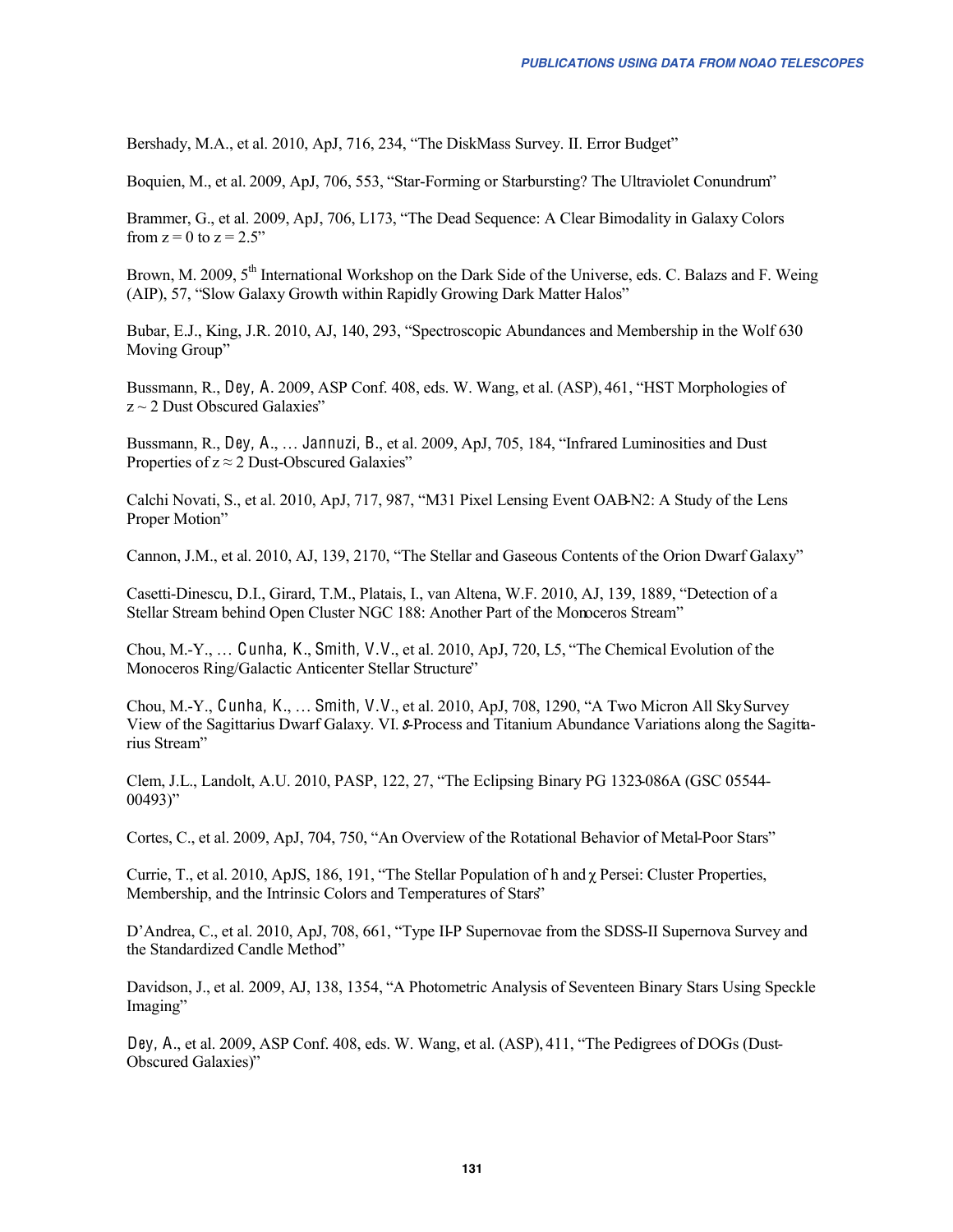Di Cecco, A., ... Walker, A.R., et al. 2010, PASP, 122, 991, "On the Absolute Age of the Globular Cluster M92"

Dilday, B., et al. 2010, ApJ, 713, 1026, "Measurements of the Rate of Type Ia Supernovae at Redshift <<0.3 from the Sloan Digital Sky Survey II Supernova Survey"

Dilday, B., et al. 2010, ApJ, 715, 1021, "A Measurement of the Rate of Type Ia Supernovae in Galaxy Clusters from the SDSS-II Supernova Survey"

Dufour, P., et al. 2010, ApJ, 718, 647, "Multiwavelength Observations of the Hot DB Star PG 0112+104"

Dunham, ... Howell, S.B., et al. 2010, ApJ, 713, L136, "Kepler-6b: A Transiting Hot Jupiter Orbiting a Metal-Rich Star"

Eisenhardt, P. ... Dey, A., et al. 2010, AJ, 139, 2455, "Ultracool Field Brown Dwarf Candidates Selected at  $4.5 \text{ }\mu\text{m}$ "

El Bouchefry, K. 2009, Astronomische Nachrichten, 330, 871, "The K-z Diagram of FIRST Radio Sources Identified in the Boötes and Cetus Fields"

Faherty, J., et al. 2010, AJ, 139, 176, "The Brown Dwarf Kinematics Project. II. Details on Nine Wide Common Proper Motion Very Low Mass Companions to Nearby Stars"

Fekel, F., Willmarth, D. 2009, PASP, 121, 1359, "The Spectroscopic Orbit of SAO 167450, Visual Companion of AA Ceti"

Fekel, F.C., Hinkle, K.H., Joyce, R.R., Wood, P.R. 2010, AJ, 139, 1315, "Infrared Spectroscopy of Symbiotic Stars. VIII. Orbits for Three S-Type Systems: AE Arae, Y Coronae Australis, and SS 73-147"

Fekel, F.C., Tomkin, J., Williamson, M.H. 2010, AJ, 139, 1579, "New Precision Orbits of Bright Double-Lined Spectroscopic Binaries, IV, 66 Andromedae, HR 6979, and HR 9059"

Fiolet, N., et al. 2009, A&A, 508, 117, "Multi-wavelength Properties of Spitzer Selected Starbursts at  $z \sim 2$ "

Fischer, W.J., ... Allen, L.E., et al. 2010, A&A, 518, L122, "Herschel-PACS Imaging of Protostars in the HH 1-2 Outflow Complex"

Fittingoff, A., et al. 2009, MNRAS, 399, 728, "A Survey of Ultraviolet-Bright Sources behind the Halo of  $M31"$ 

Fleming, S.W., et al. 2010, ApJ, 718, 1186, "Discovery of a Low-Mass Companion to a Metal-Rich F Star with the MARVELS Pilot Project"

Floyd, D., et al. 2010, ApJ, 713, 66, "Hubble Space Telescope Near-Infrared Snapshot Survey of 3CR Radio Source Counterparts. III. Radio Galaxies and Quasars in Context"

Freedman Woods, D., et al. 2010, AJ, 139, 1857, "Triggered Star Formation in Galaxy Pairs at  $z = 0.08$ - $0.38"$ 

Freeland, E., Chomiuk, L., Keenan, R., Nelson, T. 2010, AJ, 139, 865, "Evidence for a Strong End-on Bar in the Ringed  $\sigma$ -Drop Galaxy NGC 6503"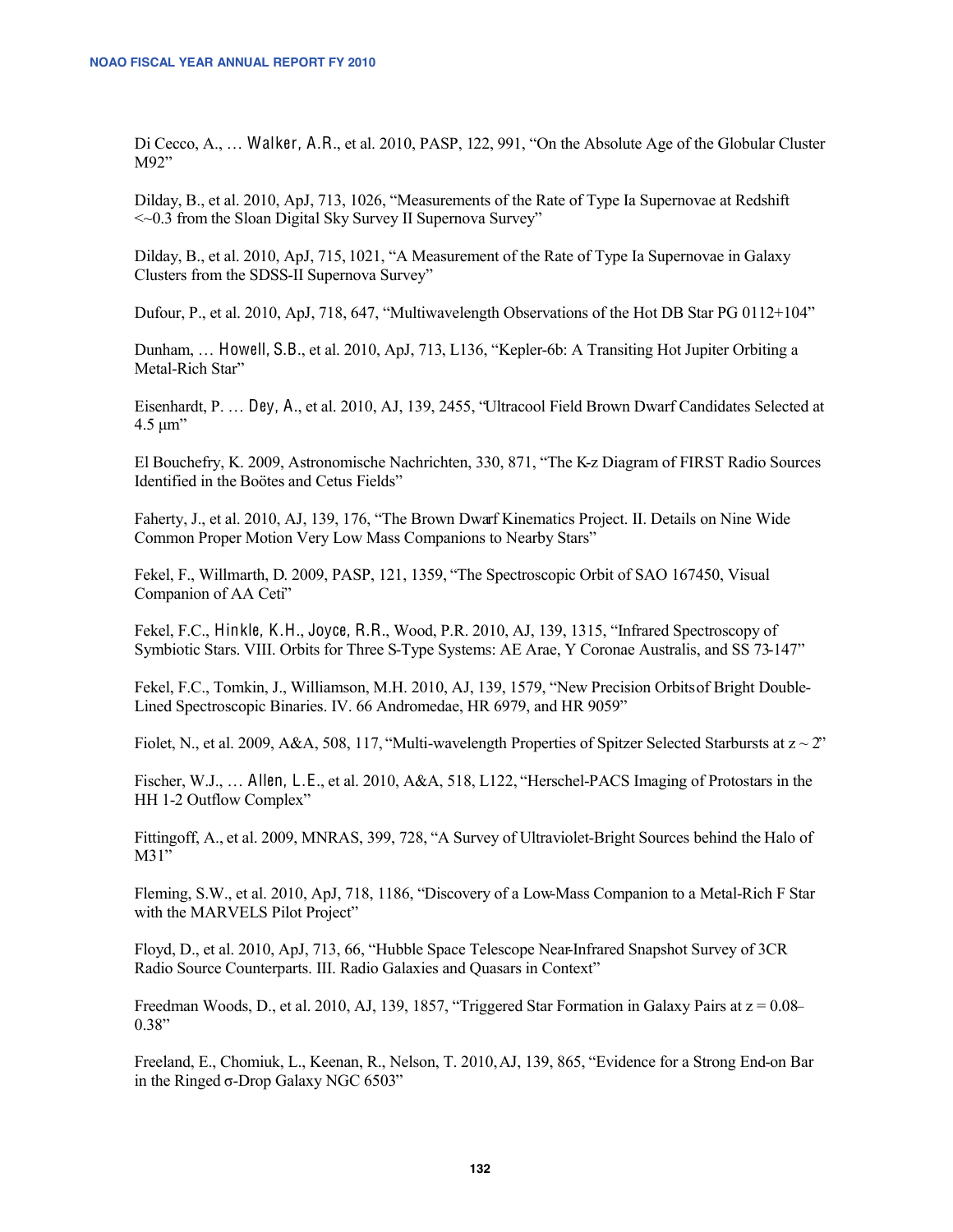Friel, E.D., Jacobson, H.R., Pilachowski, C.A. 2010, AJ, 139, 1942, "Abundances of Red Giants in Old Open Clusters. V. Be 31, Be 32, Be 39, M 67, NGC 188, and NGC 1193"

Geller, A.M., et al. 2010, AJ, 139, 1383, "WIYN Open Cluster Study. XXXVIII. Stellar Radial Velocities in the Young Open Cluster M35 (NGC 2168)"

Geller, M., et al. 2010, ApJ, 709, 832, "SHELS: Testing Weak-Lensing Maps with Redshift Surveys"

Gilbert, K., et al. 2009, ApJ, 705, 1275, "The Splash Survey: A Spectroscopic Portrait of Andromeda's Giant Southern Stream"

Ginsburg, A., Bally, J., Yan, C.-H., Williams, J. 2009, ApJ, 707, 310, "Outflows and Massive Stars in the Protocluster IRAS 05358+3543"

Glikman, E., ... Dey, A., Jannuzi, B., et al. 2010, ApJ, 710, 1498, "The Faint End of the Quasar Luminosity Function at  $z \sim 4$ "

Glinski, R., et al. 2009, Ap&SS, 323, 337, "Current Assessment of the Red Rectangle Band Problem"

Gorlova, N., Steinhauer, A., Lada, E. 2010, ApJ, 716, 634, "FLAMINGOS Near Infrared Survey of the Serpens Cloud Main Core"

Green, P., et al. 2010, ApJ, 710, 1578, "SDSS J1254+0846: A Binary Quasar Caught in the Act of Meg $ing''$ 

Gulbis, A., et al. 2010, AJ, 140, 350, "Unbiased Inclination Distributions for Objects in the Kuiper Belt"

Haas, M., et al. 2009, A&A, 507, 713, "Polycyclic Aromatic Hydrocarbon Selected Galaxies"

Haines, C., et al. 2009, ApJ, 704, 126, "LOCUSS: The Mid-Infrared Butcher-Oemler Effect"

Hart, Q., Stocke, J., Hallman, E. 2009, ApJ, 705, 854, "X-ray Point Sources and Radio Galaxies in Clusters of Galaxies"

Hartigan, P., et al. 2009, ApJ, 705, 1073, "Laboratory Experiments, Numerical Simulations, and Astronomical Observations of Deflected Supersonic Jets: Application to HH 110"

Hayden, B., et al. 2010, ApJ, 712, 350, "The Rise and Fall of Type Ia Supernova Light Curves in the SDSS-II Supernova Survey"

Hennawi, J.F., et al. 2010, ApJ, 719, 1672, "Binary Quasars at High Redshift. I. 24 New Quasar Pairs at  $z \sim 3-4$ "

Herrmann, K., Ciardullo, R. 2009, ApJ, 705, 1686, "Planetary Nebulae in Face-on Spiral Galaxies. III. Planetary Nebula Kinematics and Disk Mass"

Hickox, R., et al. 2009, ASP Conf. 408, eds. W. Wang, et al. (ASP), 341, "Clustering, Host Galaxies, and Evolution of AGN"

Honeycutt, R.K., Kafka, S. 2010, AJ, 139, 2706, "FBS 0107-082: A Symbiotic Binary in a Rare Prolonged Outburst?"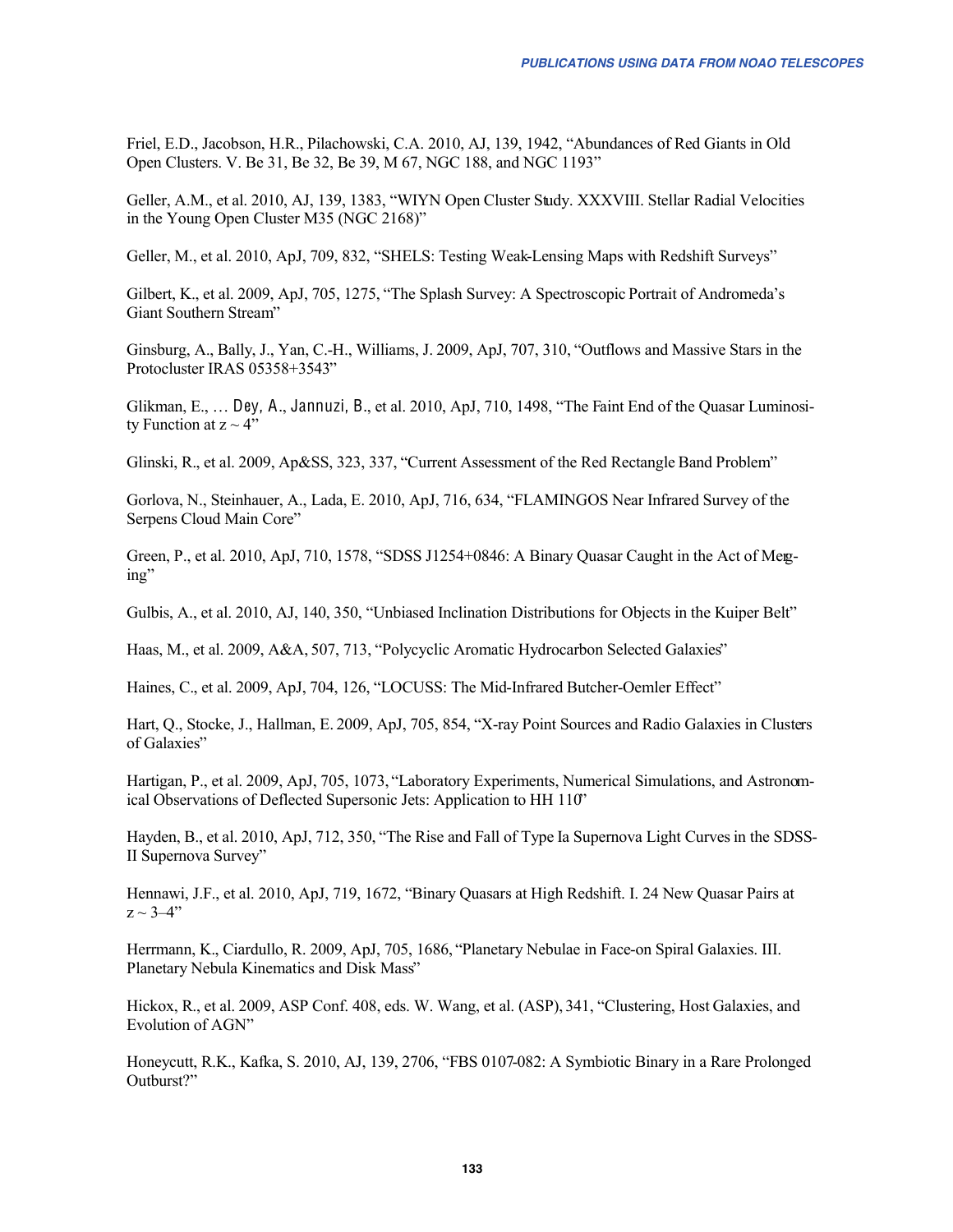Hong, S.A., Rosenberg, J.L., Ashby, M.L., Salzer, J.J. 2010, ApJ, 717, 503, "Infrared Properties of a Complete Sample of Star-Forming Dwarf Galaxies"

Horch, E., et al. 2010, AJ, 139, 205, "CCD Speckle Observations of Binary Stars with the WIYN Telescope. VI. Measures during 2007-2008"

Hrivnak, B., Lu, W., Maupin, R., Spitzbart, B. 2010, ApJ, 709, 1042, "Variability in Protoplanetary Nebulae. I. Light Curve Studies of 12 Carbon-Rich Objects"

Ilbert, O., et al. 2010, ApJ, 709, 644, "Galaxy Stellar Mass Assembly between  $0.2 < z < 2$  from the S-COSMOS Survey"

Inada, N., et al. 2010, AJ, 140, 403, "The Sloan Digital Sky Survey Quasar Lens Search. IV. Statistical Lens Sample from the Fifth Data Release"

James, D.J., et al. 2010, A&A, 515, A100, "New Rotation Periods in the Open Cluster NGC 1039 (M 34), and a Derivation of Its Gyrochronology Age"

Jeon, Y., et al. 2009, ASP Conf. 418, eds. T. Onaka, et al. (ASP), 503, "Optical/NIR Imaging of AKARI NEP-wide Survey Field"

Jeon, Y., et al. 2010, ApJS, 190, 166, "Optical Images and Source Catalog of AKARI North Ecliptic Pole Wide Survey Field"

Kalirai, J., et al. 2010, ApJ, 711, 671, "The SPLASH Survey: Internal Kinematics, Chemical Abundances, and Masses of the Andromeda I, II, III, VII, X, and XIV Dwarf Spheroidal Galaxies"

Kartaltepe, J., et al. 2010, ApJ, 709, 572, "A Multiwavelength Study of a Sample of 70 µm Selected Galaxies in the COSMOS Field. I. Spectral Energy Distributions and Luminosities"

Kawka, A., Vennes, S., Vaccaro, T.R. 2010, A&A, 516, L7, "The Double Degenerate System NLTT 11748"

Knight, M.M., et al. 2010, AJ, 139, 926, "Photometric Study of the Kreutz Comets Observed by SOHO from 1996 to 2005"

Kobulnicky, H., Gilbert, I., Kiminki, D. 2010, ApJ, 710, 549, "OB Stars and Stellar Bow Shocks in Cygnus-X: A Novel Laboratory Estimating Stellar Mass Loss Rates"

Kobulnicky, H.A., Martin, C.L. 2010, ApJ, 718, 724, "The Diffuse and Compact X-ray Components of the Starburst Galaxy Henize 2-10"

Koss, M., Mushotzky, R., Veilleux, S., Winter, L. 2010, ApJ, 716, L125, "Merging and Clustering of the Swift BAT AGN Sample"

Kozlowski, S., ... Dey, A., ... Jannuzi, B.T., et al. 2010, ApJ, 716, 530, "Mid-Infrared Variability from the Spitzer Deep Wide-Field Survey"

Krick, J., et al. 2009, ApJS, 185, 85, "The Infrared Array Camera Dark Field: Far-Infrared to X-ray Data"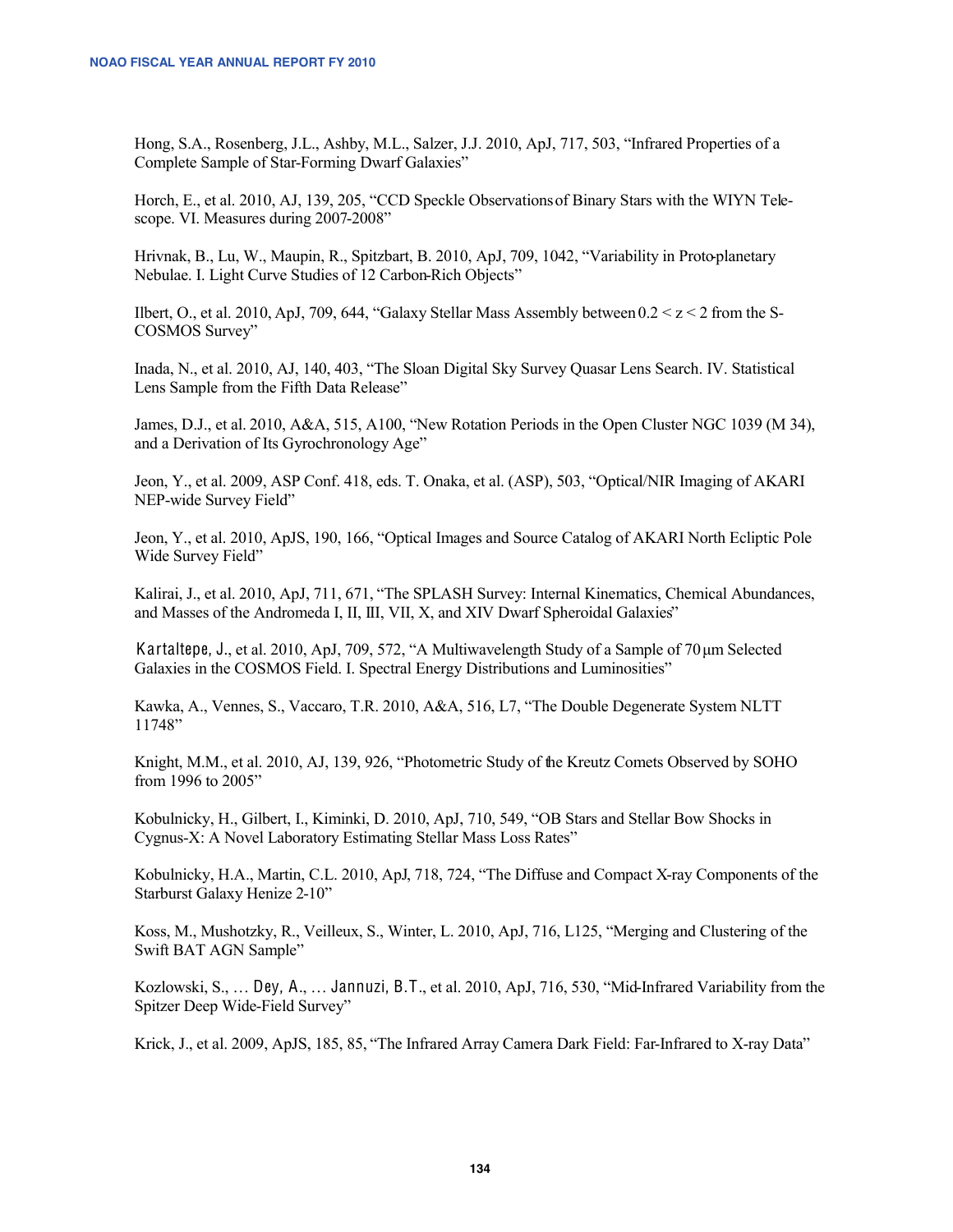Krug, H., Rupke, D., Veilleux, S. 2010, ApJ, 708, 1145, "Neutral Gas Outflows and Inflows in Infrared-Faint Seyfert Galaxies"

Kunder, A., Chaboyer, B., Layden, A. 2010, AJ, 139, 415, "The Determination of Reddening from Intrinsic VR Colors of RR Lyrae Stars"

Kuzio de Naray, R., Zagursky, M., McGaugh, S. 2009, AJ, 138, 1082, "Kinematic and Photometric Evidence for a Bar in NGC 2683"

Landolt, A. 2010, The Observatory, 130, 33, "UBV photometry of HD 1"

Landolt, A.U., Africano, J.L. 2010, PASP, 122, 1008, "Photometry of a Group of Stars in the Direction of NGC 1746/1750/1758"

Landolt, A.U., Clem, J.L. 2010, PASP, 122, 541, "Monitoring R CrB at Minimum Light"

Latham, D.W., ... Howell, S.B., et al. 2010, ApJ, 713, L140, "Kepler-7b: A Transiting Planet with Unusually Low Density"

Leauthaud, A., et al. 2010, ApJ, 709, 97, "A Weak Lensing Study of X-ray Groups in the Cosmos Survey: Form and Evolution of the Mass-Luminosity Relation"

Lebzelter, T., ... Hinkle, K.H., et al. 2010, A&A, 517, A6, "Abundance Analysis for Long Period Variables. Velocity Effects Studied with O-Rich Dynamic Model Atmospheres"

Lee, J.-J., et al. 2010, ApJ, 715, L146, "Resolved Shock Structure of the Balmer-Dominated Filaments in Tycho's Supernova Remnant: Cosmic-ray Precursor?"

Lee, M., et al. 2010, ApJ, 709, 1083, "The Globular Cluster System of the Virgo Giant Elliptical Galaxy NGC 4636. II. Kinematics of the Globular Cluster System"

Lewis, K.T., Eracleous, M., Storchi-Bergmann, T. 2010, ApJS, 187, 416, "Long-Term Profile Variability in Active Galactic Nucleus with Double-Peaked Balmer Emission Lines"

Lin, H.-W., et al. 2010, PASP, 122, 1030, "On the Detection of Two New Trans-Neptunian Binaries from the CFEPS Kuiper Belt Survey"

Lintott, C., et al. 2009, MNRAS, 399, 129, "Galaxy Zoo: 'Hanny's Voorwerp', a Quasar Light Echo?"

Long, K.S., et al. 2010, ApJS, 187, 495, "The Chandra ACIS Survey of M33: X-ray, Optical, and Radio Properties of the Supernova Remnants"

Mancone, C.L., et al. 2010, ApJ, 720, 284, "The Formation of Massive Cluster Galaxies"

Marsh, A., McSwain, M., Currie, T. 2010, IAU Symp. 266, eds. R. de Grijs and J. Lépine (Cambridge), 462, "Analysis of the B and Be-Star Populations of the Double Cluster h and  $\gamma$  Persei"

Martioli, E., et al. 2010, ApJ, 708, 625, "The Mass of the Candidate Exoplanet Companion to HD 136118 from Hubble Space Telescope Astrometry and High-Precision Radial Velocities"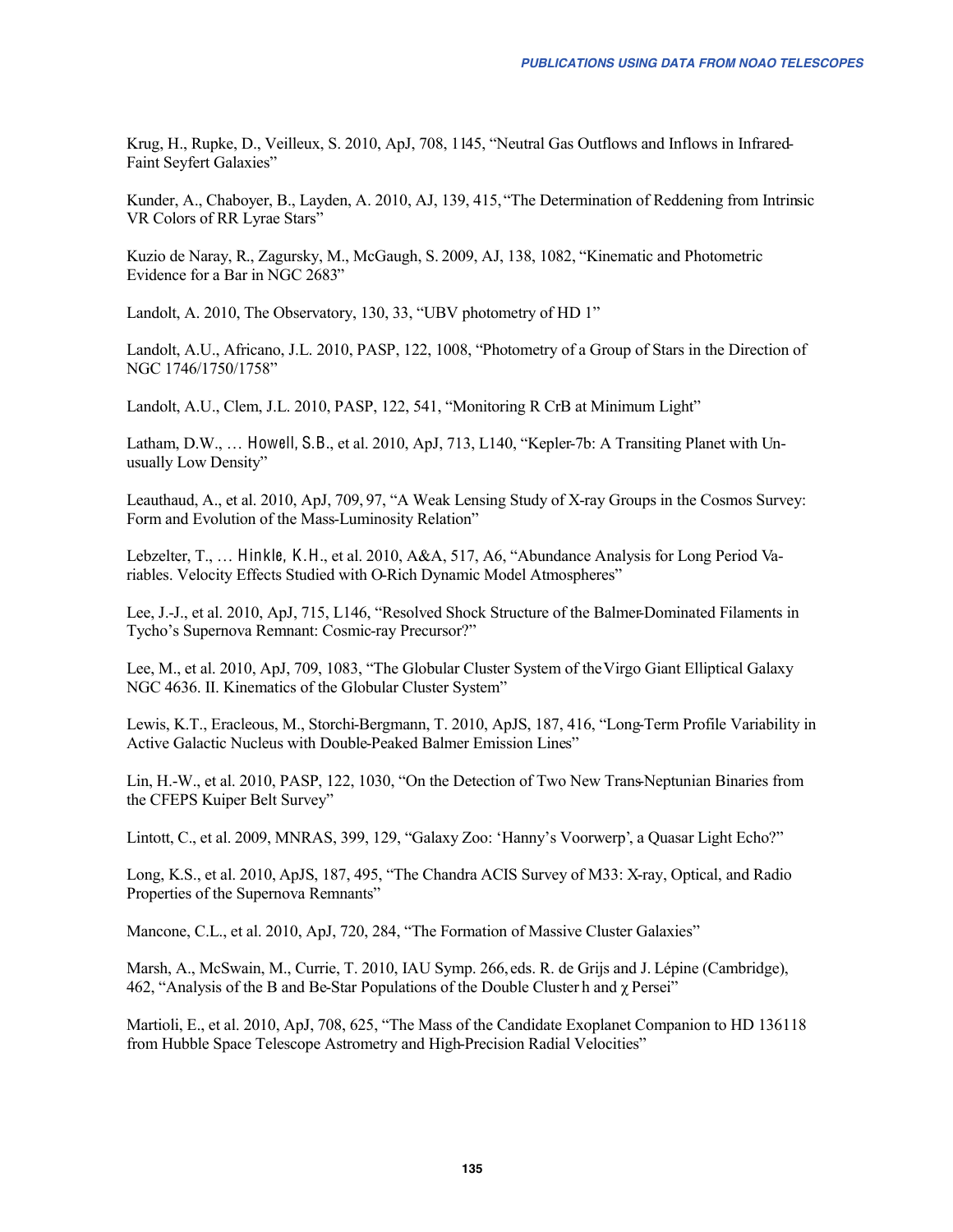Mason, B.D., Hartkopf, W.I., McAlister, H.A. 2010, AJ, 140, 242, "Binary Star Orbits. III. Revisiting the Remarkable Case of Tweedledum and Tweedledee"

Mason, B.D., Hartkopf, W.I., Tokovinin, A. 2010, AJ, 140, 735, "Binary Star Orbits. IV. Orbits of 18 Southern Interferometric Pairs"

Mathieu, R., Geller, A. 2009, Nature, 462, 1032, "A Binary Star Fraction of 76 per Cent and Unusual Orbit Parameters for the Blue Stragglers of NGC 188"

McSwain, M., et al. 2010, AJ, 139, 857, "Multiwavelength Observations of the Runaway Binary HD 15137"

Meisner, A., Romani, R. 2010, ApJ, 712, 14, "Imaging Redshift Estimates for BL Lacertae Objects"

Meixner, M., ... Knezek, P., ... Joyce, R.R., et al. 2010, PASP, 122, 451, "Design Overview and Performance of the WIYN High Resolution Infrared Camera (WHIRC)"

Meneux, B., et al. 2009, A&A, 505, 463, "The zCOSMOS survey. The Dependence of Clustering on Luminosity and Stellar Mass at  $z = 0.2 - 1$ "

Merluzzi, P., et al. 2010, MNRAS, 402, 753, "ACCESS: NIR Luminosity Function and Stellar Mass Function of Galaxies in the Shapley Supercluster Environment"

Messineo, M., et al. 2010, ApJ, 708, 1241, "Hubble Space Telescope/Near-Infrared Camera and Multiobject Spectrometer Observations of the GLIMPSE9 Stellar Cluster"

Meusinger, H., et al. 2010, A&A, 512, A1, "J004457+4123 (Sharov 21): Not a Remarkable Nova in M 31 but a Background Quasar with a Spectacular UV Flare"

Milingo, J., Kwitter, K., Henry, R., Souza, S. 2010, ApJ, 711, 619, "Alpha Element Abundances in a Large Sample of Galactic Planetary Nebulae"

Montgomery, M.H., et al. 2010, ApJ, 716, 84, "Evidence for Temperature Change and Oblique Pulsation from Light Curve Fits of the Pulsating White Dwarf GD 358"

Moore, C.A., et al. 2010, AJ, 140, 253, "The Wyoming Survey for Ha. III. A Multi-wavelength Look at Attenuation by Dust in Galaxies Out to  $z \sim 0.4$ "

Morgan, C.W., Kochanek, C.S., Morgan, N.D., Falco, E.E. 2010, ApJ, 712, 1129, "The Quasar Accretion Disk Size-Black Hole Mass Relation"

Muchovej, S., et al. 2010, ApJ, 716, 521, "Radio Sources from a 31 GHz Sky Survey with the Sunyaev-Zel'dovich Array"

Muñoz-Mateos, J., et al. 2009, ApJ, 703, 1569, "Radial Distribution of Stars, Gas, and Dust in SINGS Galaxies. I. Surface Photometry and Morphology"

Noguchi, K., et al. 2010, ApJ, 711, 144, "Scattered X-rays in Obscured Active Galactic Nuclei and Their Implications for Geometrical Structure and Evolution"

Oesch, P.A., et al. 2010, ApJ, 714, L47, "The Buildup of the Hubble Sequence in the Cosmos Field"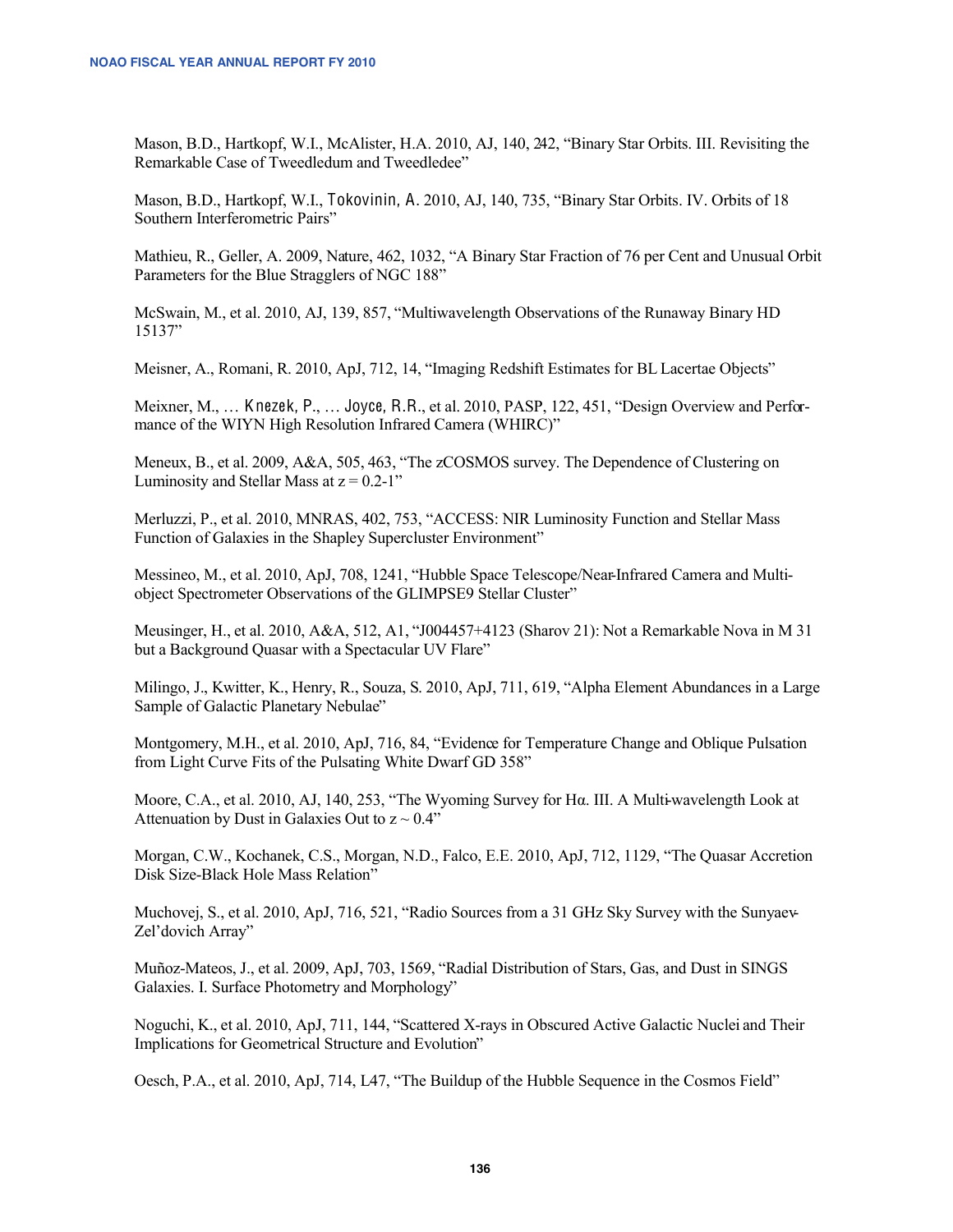Orio, M., et al. 2010, ApJ, 717, 739, "A Census of the Supersoft X-ray Sources in M31"

Park, H., et al. 2010, ApJ, 709, 377, "The Globular Cluster System of the Virgo Giant Elliptical Galaxy NGC 4636. I. Subaru/Faint Object Camera and Spectrograph Spectroscopy and Database"

Pearson, C.P., et al. 2010, A&A, 514, A8, "Source Counts at 15 Microns from the AKARI NEP Survey"

Poleski, R., et al. 2010, ApJS, 189, 134, "The XO Planetary Survey Project: Astrophysical False Positives"

Poole, V., Worthey, G., Lee, H., Serven, J. 2010, AJ, 139, 809, "On the Anomalous Balmer Line Strengths in Globular Clusters"

Raghavan, D., et al. 2010, ApJS, 190, 1, "A Survey of Stellar Families: Multiplicity of Solar-Type Stars"

Raymond, J.C., et al. 2010, ApJ, 712, 901, "Non-Maxwellian Ha Profiles in Tycho's Supernova Remnant"

Rhode, K.L., Windschitl, J.L., Young, M.D. 2010, AJ, 140, 430, "WIYN Imaging of the Globular Cluster Systems of the Spiral Galaxies NGC 891 and NGC 4013"

Richards, M.T., Sharova, O.I., Agafonov, M.I. 2010, ApJ, 720, 996, "Three-Dimensional Doppler Tomography of the RS Vulpeculae Interacting Binary"

Roberts, L.C., et al. 2010, AJ, 140, 744, "The Membership and Distance of the Open Cluster Collinder 419"

Rowe, J.F., ... Howell, S.B., et al. 2010, ApJ, 713, L150, "Kepler Observations of Transiting Hot Compact Objects"

Rujopakarn, W., ... Jannuzi, B.T., ... Dey, A., et al. 2010, ApJ, 718, 1171, "The Evolution of the Star Formation Rate of Galaxies at  $0.0 \le z \le 1.2$ "

Ryan, C., De Robertis, M. 2010, ApJ, 710, 783, "The Local Environments of Interacting Galaxy Systems"

Sánchez-Blázquez, P., et al. 2009, MNRAS, 400, 1264, "Are Dry Mergers Dry, Moist or Wet?"

Sandquist, E.L., Gordon, M., Levine, D., Bolte, M. 2010, AJ, 139, 2374, "A Re-evaluation of the Evolved Stars in the Globular Cluster M13"

Serven, J., Worthey, G. 2010, AJ, 140, 152, "Emission Corrections for Hydrogen Features of the Graves et al. Sloan Digital Sky Survey Averages of Early-Type, Non-liner Galaxies"

Stalder, B., Chambers, K., Vacca, W. 2009, ApJS, 185, 124, "58 Radio Sources Near Bright Natural Guide Stars"

Strassmeier, K.G., et al. 2010, A&A, 520, A52, "Rotation and Magnetic Activity of the Hertzsprung-Gap Giant 31 Comae"

Strazzullo, V., et al. 2010, ApJ, 714, 1305, "The Deep Swire Field. IV. First Properties of the Sub-mJy Galaxy Population: Redshift Distribution, AGN Activity, and Star Formation"

Stringfellow, G.S., Bally, J., Ginsburg, A. 2009, Protostellar Jets in Context, eds. K. Tsingaros, T. Ray, M. Stute (Springer), 623, "Young Stellar Jets and Outflows in the Massive Star Forming Complex W5"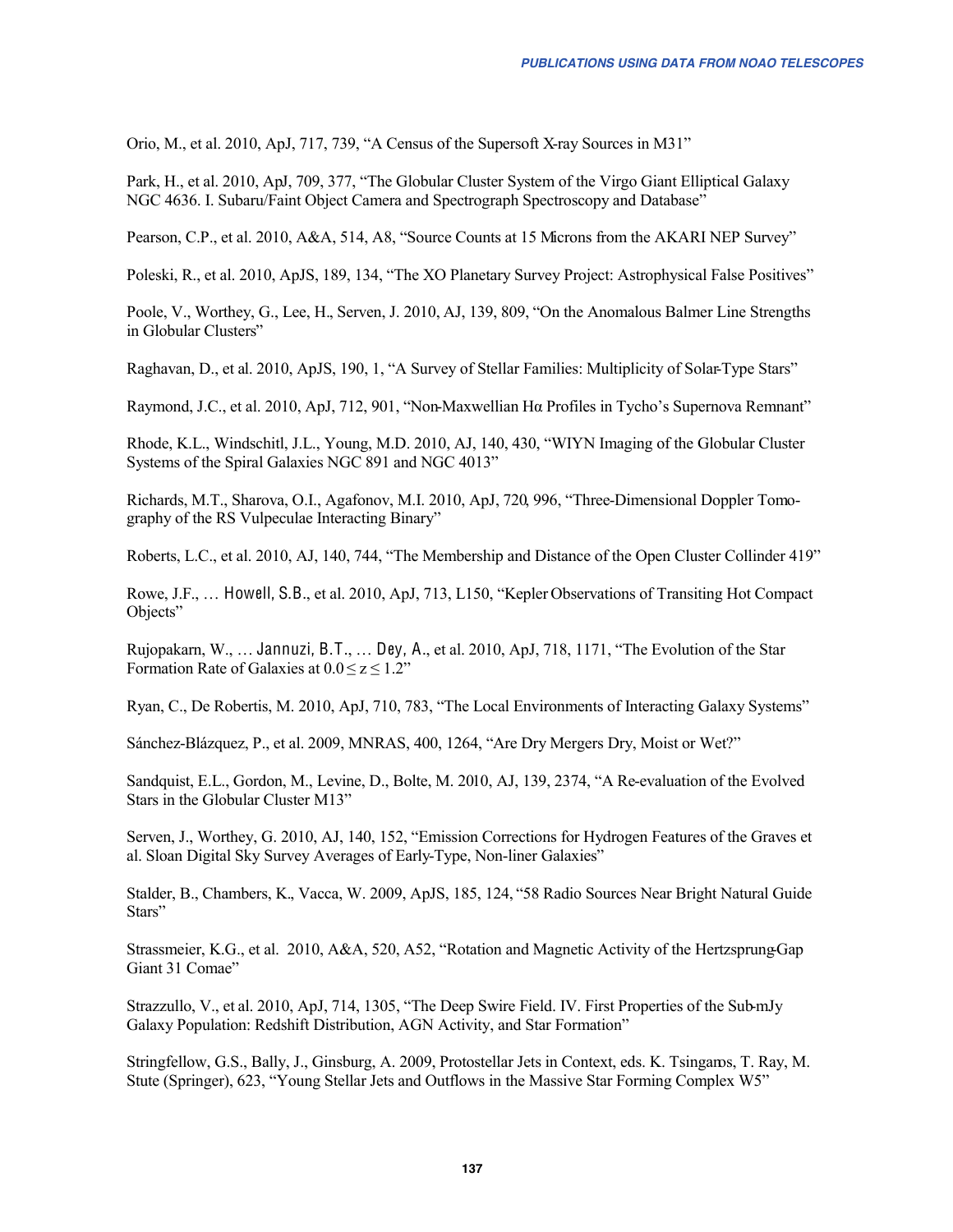Szkody, P., ... Howell, S., et al. 2010, ApJ, 710, 64, "Finding the Instability Strip for Accreting Pulsating White Dwarfs from Hubble Space Telescope and Optical Observations"

Tabatabaei, F.S., Berkhuijsen, E.M. 2010, A&A, 517, A77, "Relating Dust, Gas, and the Rate of Star Formation in M 31"

Takagi, T., et al. 2010, A&A, 514, A5, "Polycyclic Aromatic Hydrocarbon (PAH) Luminous Galaxies at  $z \sim 1$ <sup>"</sup>

Tanaka, M., et al. 2010, ApJ, 708, 1168, "Structure and Population of the Andromeda Stellar Halo from a Subaru/Suprime-Cam Survey"

Tantalo, R., et al. 2010, A&A, 518, A43, "Formation and Evolution of Early-Type Galaxies: Spectro-Photometry from Cosmo-Chemo-Dynamical Simulations"

Thomas, C., Binzel, R. 2010, Icarus, 205, 419, "Identifying Meteorite Source Regions through Near-Earth Object Spectroscopy"

Tollerud, E., Barton, E., van Zee, L., Cooke, J. 2010, ApJ, 708, 1076, "The WHIQII Survey: Metallicities and Spectroscopic Properties of Luminous Compact Blue Galaxies"

Touhami, Y., et al. 2010, PASP, 122, 379, "Spectral Energy Distributions of Be and Other Massive Stars"

Tran, K., et al. 2009, ApJ, 705, 809, "A Spectroscopically Confirmed Excess of 24 um Sources in a Super Galaxy Group at  $z = 0.37$ : Enhanced Dusty Star Formation Relative to the Cluster and Field Environment'

Trichas, M., et al. 2010, MNRAS, 405, 2243, "Spectroscopic Identifications of SWIRE Sources in ELAIS  $N1$ "

Tueller, J., et al. 2010, ApJS, 186, 378, "The 22 Month Swift-BAT All-Sky Hard X-ray Survey"

van Dokkum, P., et al. 2010, ApJ, 709, 1018, "The Growth of Massive Galaxies Since  $z = 2$ "

van Eyken, J.C., Ge, J., Mahadevan, S. 2010, ApJS, 189, 156, "Theory of Dispersed Fixed Delay Interferometry for Radial Velocity Exoplanet Searches"

van Eymeren, J., et al. 2009, A&A, 505, 105, "A Kinematic Study of the Irregular Dwarf Galaxy NGC 4861 Using H I and H $\alpha$  Observations"

Vennes, S., Kawka, A., Vaccaro, T., Silvestri, N. 2009, A&A, 507, 1613, "The Double Degenerate LP 400-22 Revisited"

Wang, J., et al. 2010, ApJ, 716, 474, "A Chandra Study of the Rosette Star-Forming Complex. III. The NGC 2237 Cluster and the Region's Star Formation History"

Wang, J.-X., et al. 2009, ApJ, 706, 762, "Lya -Emitting Galaxies at Redshift  $z \sim 4.5$  in the LALA Cetus Field"

Westmoquette, M., et al. 2009, ApJ, 706, 1571, "The Optical Structure of the Starburst Galaxy M82. II. Nebular Properties of the Disk and Inner Wind"